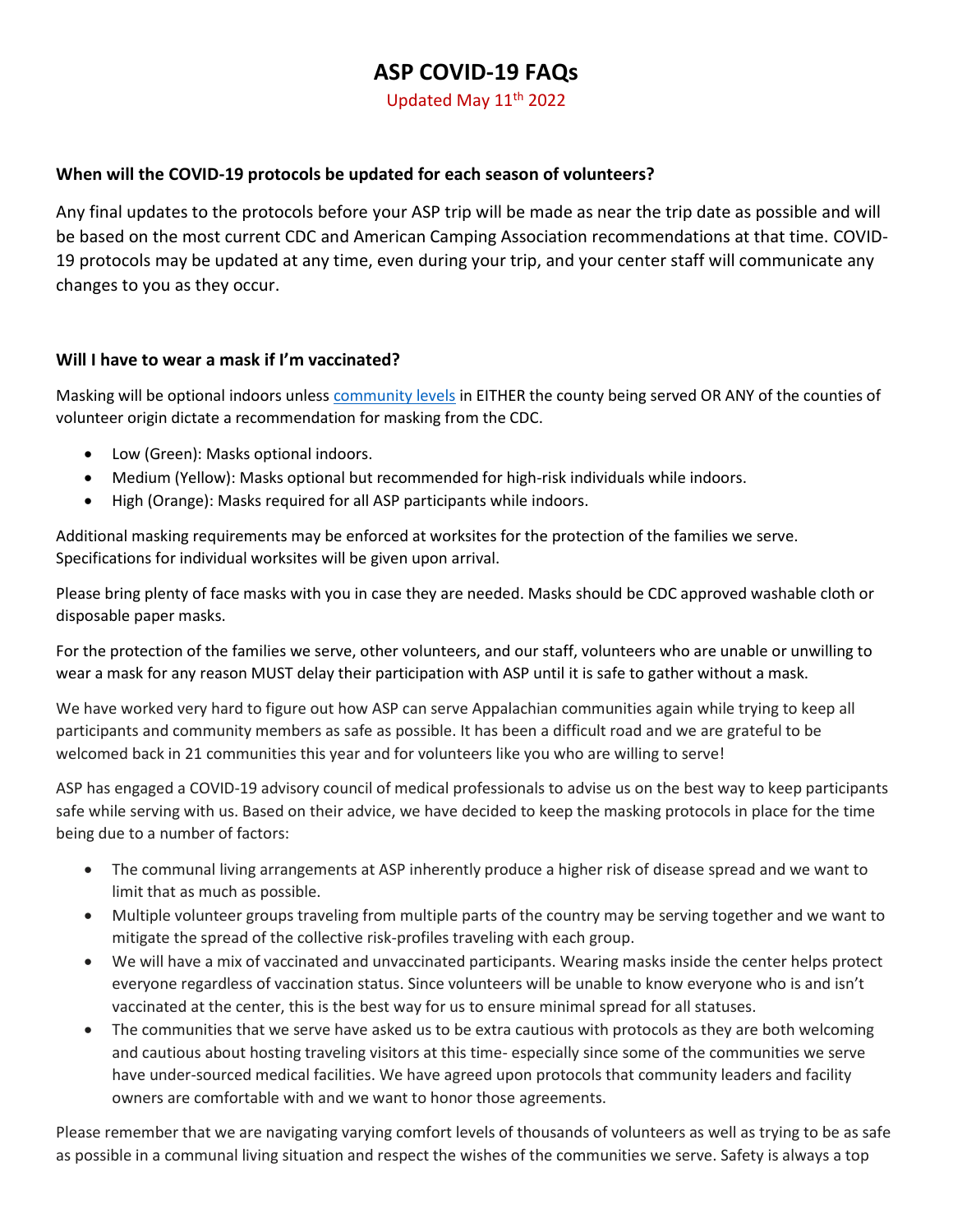priority for ASP. Having multiple layers of protection against potential spread is something we have chosen to do this year to be able to serve safely. We are lucky that we are able to host volunteers as many of our fraternal organizations made the decision to cancel programming this summer to eliminate any risks.

Our hope is that as the summer goes on, we will be able to relax our masking protocols, but are unable to do so at this time. However, if we are able to relax them, you will be notified upon arrival at the center. We think it is best for Trip Coordinators to plan for and prepare all volunteers for the current protocols, just so there is no disappointment if we need to maintain that level of caution upon arrival.

We kindly ask that you ensure your group is willing to comply with the protocols before participating. We have tried to be very transparent about the protocols and we must hold all groups to the same expectations. Please know that our goal is safety and service- these protocols come from a place of love. As a nation, we have yet to reach herd immunity status and therefore, ASP is proceeding with extra caution due to the factors we mentioned in our last email. Our biggest fear is that a volunteer, homeowner or staff member would get terribly sick due to participation with ASP- we are doing our best to protect all involved.

#### **What happens if someone tests positive or comes down with symptoms while we are at ASP?**

Should anyone exhibit symptoms or receive a positive diagnosis of COVID-19 while participating, ASP will follow current CDC and local/state guidelines for isolation, symptom tracking, and treatment. Anyone who exhibits symptoms or believes they have been exposed will be temporarily quarantined at the ASP facility in a designated area while further assessments can be done (this should take less than 24 hours and could be as quick as a few minutes). Then, if the person is diagnosed, they would be asked to arrange their own isolation off site (hotel, back home, etc.). Once they have left the ASP facility, it would be up to them how they comply with quarantine and isolation recommendations. Please see the ASP Isolation & Quarantine Decision Making [Matrix](https://appalachiaserviceproject.sharepoint.com/:b:/g/Volunteers/ERh3XzjN1QRDpbAYEl4ZejAB30754_NKTamtKVuy6dj74w) for more details.

# **Are volunteers, including youth, responsible for sanitizing at the center? How can we ensure this will be accomplished effectively?**

Part of the ASP experience is volunteers living in community and sharing responsibilities for chores while serving. Chores will continue to be divided amongst volunteer groups - including sanitizing. It is always our expectation that adult Group Leaders take responsibility for enforcement of rules and chores with their volunteers.

ASP is built on the belief that volunteers (especially youth) CAN and DO rise to the occasion and complete amazing tasks while with us! We ask for all volunteers to commit to assisting with ensuring the safety of all participants by diligently completing disinfection procedures as assigned. Of course, if the staff notice an issue with thoroughness, we will address that directly with the Group Leaders and appreciate their assistance in oversight. Additionally, volunteers will be given the opportunity for feedback to the staff throughout their time of service. We ask that any issues be brought to our attention quickly so we can address the matter.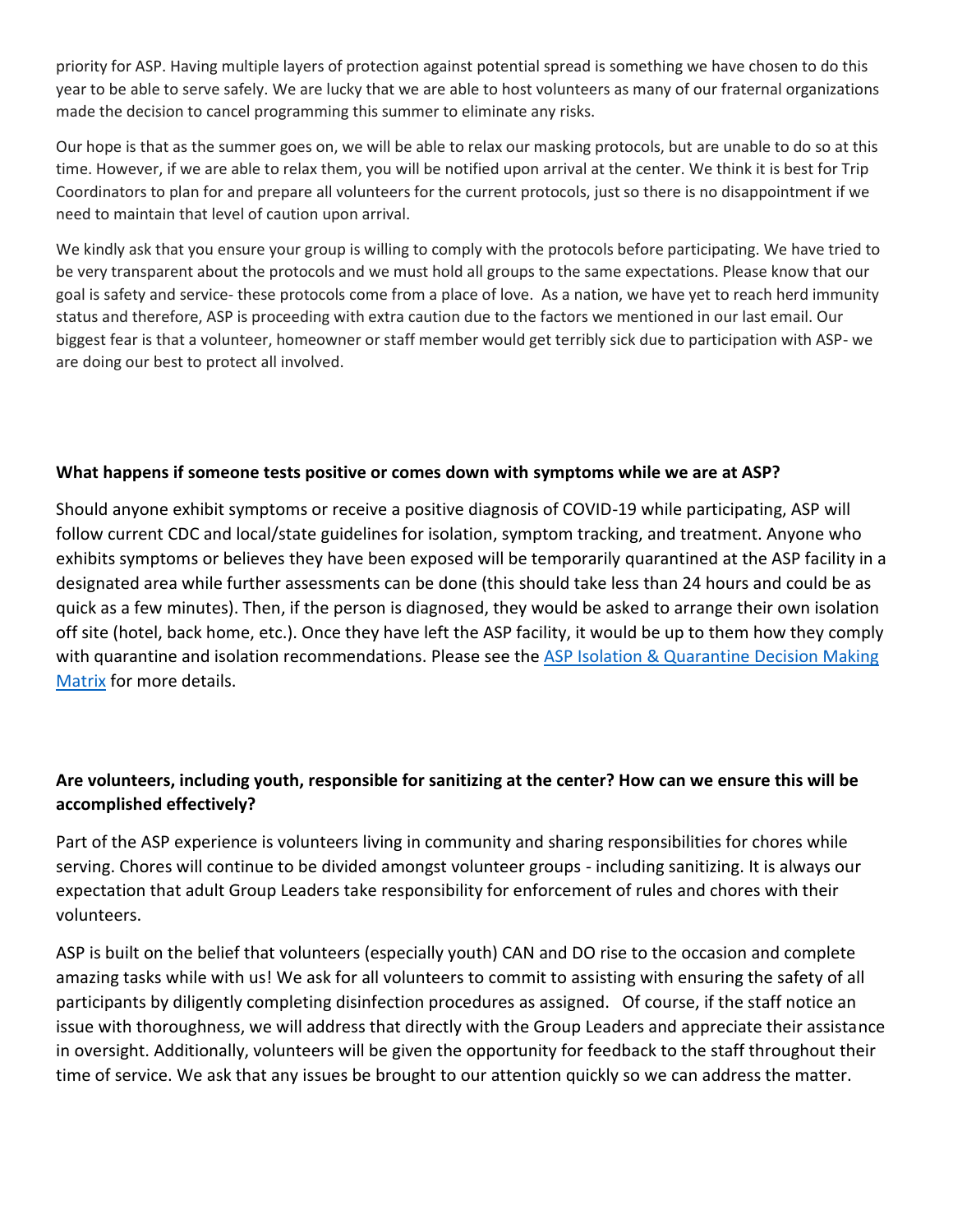# **How will ASP be handling COVID guidelines while we are at the center?**

Your health and safety are very important to us. ASP has established Volunteer Hosting Protocols for safely hosting volunteers. These protocols are being reviewed and adjusted on a regular basis and specifics may vary slightly from center to center. The staff will inform you of any center specific items in the weeks prior to your date of service and in detail once you arrive at the center. For a general overview of the guidelines, please see our COVID-19 web page [\(www.asphome.org/covid\)](http://www.asphome.org/covid).

# **Will ASP require a COVID-19 vaccine or test prior to serving?**

All volunteers age 65+, OR those defined as "increased risk" (See CDC site for details: https://www.cdc.gov/coronavirus/2019-ncov/need-extra-precautions/people-with-medicalconditions.html) are **required** to be up to date on COVID-19 vaccinations (including at least 1 booster) at least 14 days prior to arriving at ASP. Verification must be provided to the Trip Coordinator on or before departure day via the Self-Screening Form. Vaccines are HIGHLY RECOMMENDED for all other participants who are eligible.

All volunteers, regardless of vaccination status, are required to be tested for COVID-19 within 24 hours of their trip date. Verification of a negative test must be provided to the Trip Coordinator on or before departure day via the Self-Screening Form. CDC approved rapid antigen tests are acceptable.

Homeowners are asked to comply with the same self-screening guidelines prior to and during participation with ASP.

# **How far in advance will ASP decide to postpone or cancel our scheduled week?**

ASP staff are reviewing health authority, state, and local guidelines and recommendations daily to ensure safe volunteer hosting. You can see available trip options on our website [\(www.asphome.org/volunteer\)](http://www.asphome.org/volunteer). Any changes to scheduled groups will be communicated from the Volunteer Department as quickly as possible.

## **What would influence ASP to postpone or cancel our scheduled week?**

All trips will be hosted unless there are health authority, state, or local guidelines that prevent ASP from safely hosting volunteers. Groups are welcome to contact the Volunteer Department with questions regarding specific concerns or circumstances.

# **How will sleeping arrangements be modified to accommodate appropriate distancing and ventilation in sleeping areas?**

As recommended by the CDC and American Camp Association, all sleeping areas will be set up to limit the number of volunteers gathered in enclosed spaces and to account for at least 6 feet of physical distancing between the faces of volunteers while sleeping.

In places where it is feasible, we will ask staff and volunteers to open windows/doors upon occasion to air out facilities as much as possible.